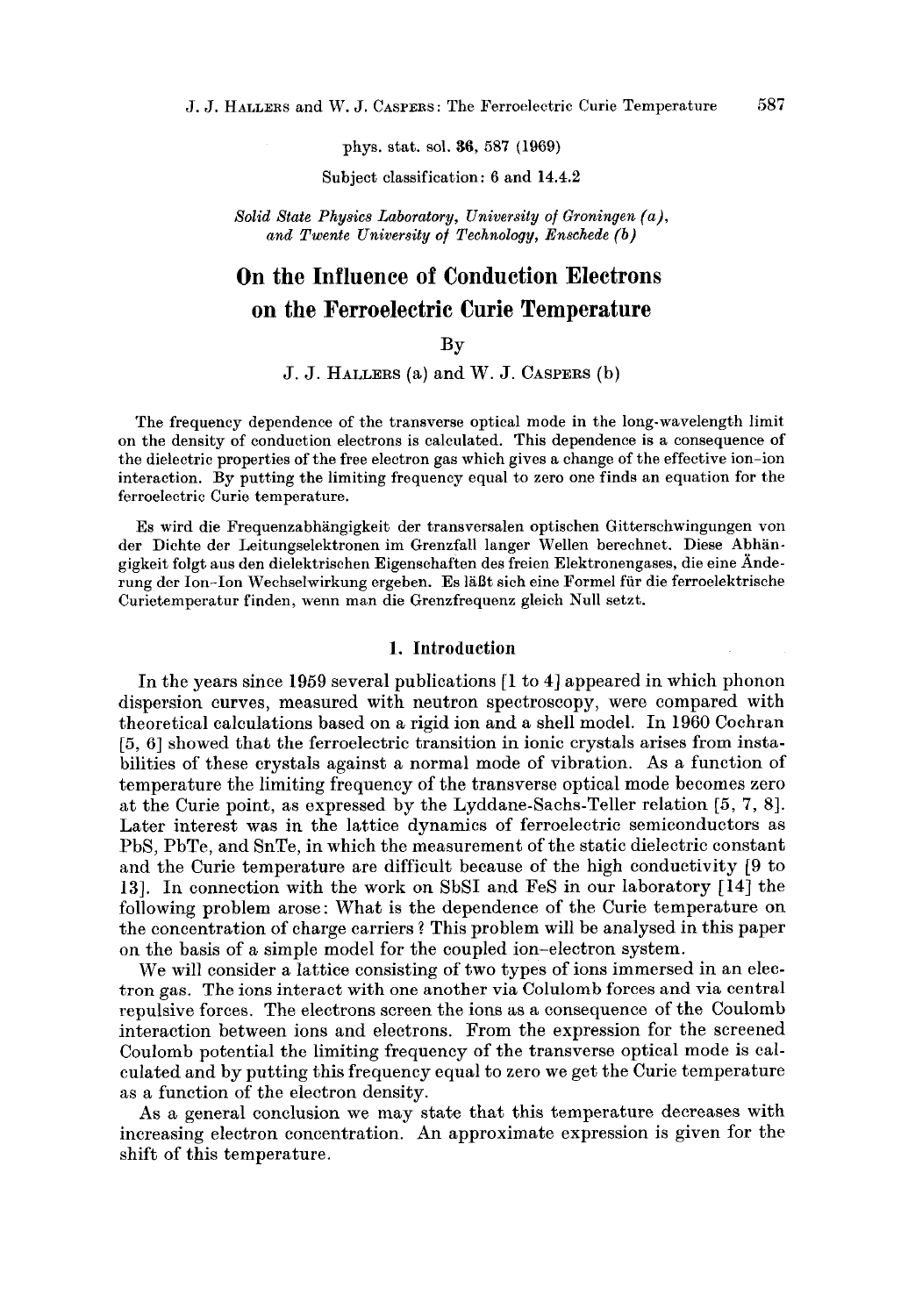To the authors' knowledge no experimental results have been reported on the relation between the ferroelectric Curie temperature and the electron density in samples of SbSI. For  $Fe_{1-x}S$  Hirahara and Murakami [15] have observed a decrease in the  $\alpha$ -transition temperature with increasing conductivity. If this transition temperature is identified as a ferroelectric transition temperature **[16]**  these results are in qualitative agreement with ours.

## **2. Effective Force between the Screened Ions**

The potential field of the bare ions is given by  
\n
$$
V(r) = \sum_{i} \frac{Z_i e}{|r - R_i|},
$$
\n(1)

where  $Z_i e$  is the charge and  $\boldsymbol{R}_i$  the position of the *i*-th ion.

For the effective potential of the screened  $i$ -th ion we take

$$
W_i(\mathbf{r}) = \frac{Z_i e}{|\mathbf{r} - \mathbf{R}_i|} \exp \left(-\lambda |\mathbf{r} - \mathbf{R}_i|\right), \tag{2}
$$

where (see Ziman  $[17]$ )

$$
\lambda^2 = 4 \pi e^2 N(E_{\rm F}) = \frac{6 \pi e^2 n_0}{k T_{\rm F}} \tag{3a}
$$

for a degenerate electron gas with density  $n_0$  and

$$
\lambda^2 = \frac{4 \pi e^2 n_0}{kT} \tag{3b}
$$

for a classical electron gas with density  $n_0$ .

The energy of two ions at  $\mathbf{R}_i$  and  $\mathbf{R}_j$  is given by

$$
E(\mathbf{R}_i, \mathbf{R}_j) = \frac{Z_i Z_j e^2}{|\mathbf{R}_i - \mathbf{R}_j|} \exp(-\lambda |\mathbf{R}_i - \mathbf{R}_j|), \qquad (4)
$$

and the total screened Coulomb energy is

$$
E_{\text{tot}} = \frac{1}{2} \sum_{\substack{i,j \\ (i+j)}} E(\mathbf{R}_i, \mathbf{R}_j) \equiv \frac{1}{2} \sum_{\substack{i,j \\ (i+j)}} E(R_{ij}) \tag{5}
$$

with  $\mathbf{R}_{ij} = \mathbf{R}_i - \mathbf{R}_j$  and  $R_{ij} = |\mathbf{R}_{ij}|$ .<br>For the force on the *l*-th ion we can write

$$
\boldsymbol{K}_{l} = -\nabla_{\boldsymbol{R}_{l}} E_{\text{tot}} = -\sum_{\substack{j \\ (j + l)}} \frac{\partial E}{\partial R_{l_{j}}} (R_{l_{j}}) \frac{\boldsymbol{R}_{l_{j}}}{R_{l_{j}}} \tag{6}
$$

with

$$
E(R_{l_j}) = \frac{Z_l Z_j e^2}{R_{l_j}} \exp(-\lambda R_{l_j}). \qquad (7)
$$

# **3. Series Expansion of tho Force**

We define

$$
R_i = R_i^0 + \delta R_i,
$$
  
\n
$$
R_{ij}^0 = R_i^0 - R_j^0,
$$
  
\n
$$
R_{ij} = R_{ij}^0 + \delta R_{ij},
$$

where  $\mathbf{R}_i^0$  is the equilibrium position of the *i*-th ion.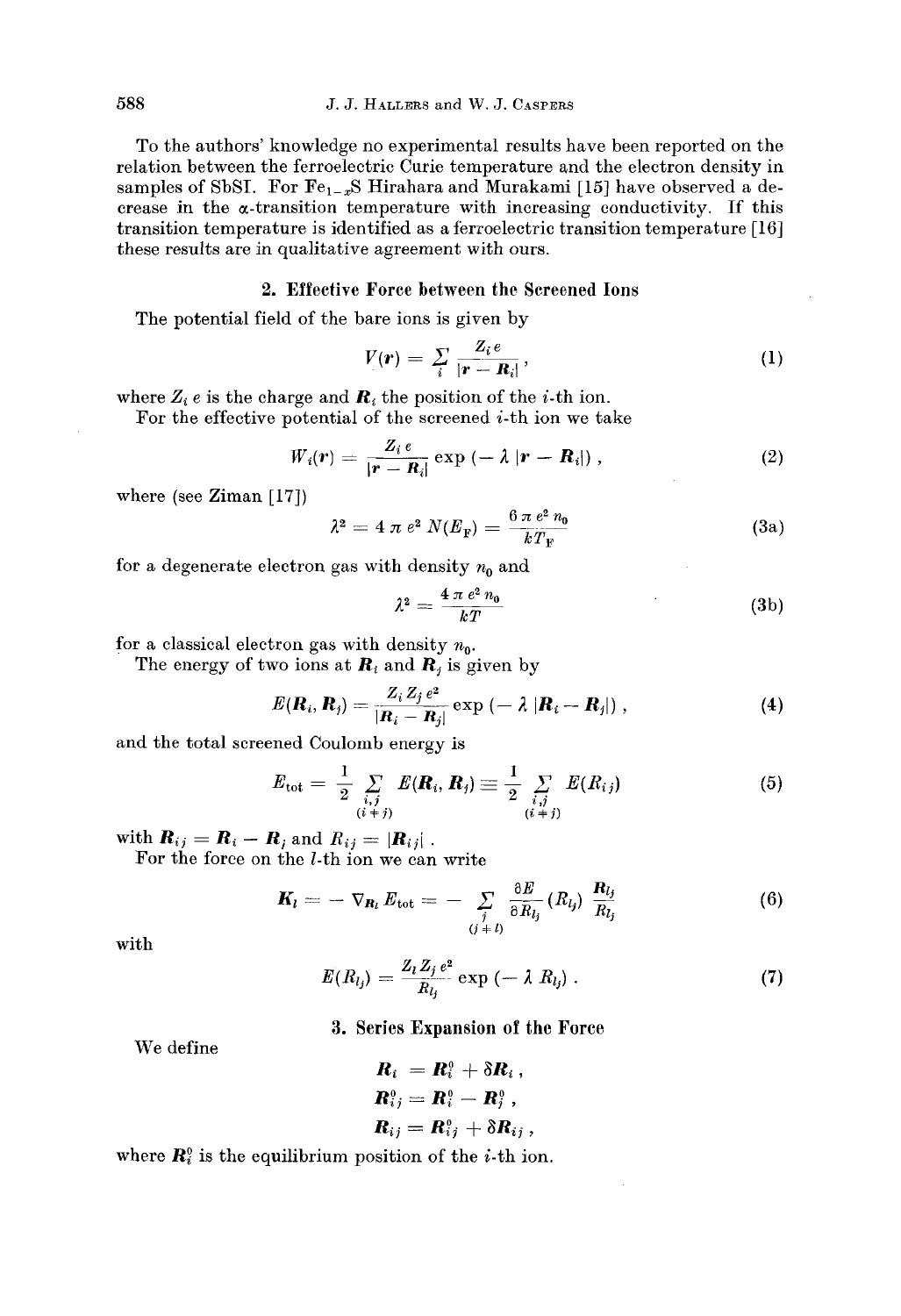### Influence of Conduction Electrons on the Ferroelectric Curie Temperature 589

Next we expand the force  $K_l$  from (6) in powers of  $\delta R_{jl}$  and get the following result :

$$
\mathbf{K}_{l} = -\sum_{j} \left[ -\frac{\partial E}{\partial R_{j l}} (R_{j l}^{\circ}) \frac{\mathbf{R}_{j l}^{0}}{R_{j l}^{0}} - \frac{\partial^{2} E}{\partial R_{j l}^{2}} (R_{j l}^{\circ}) \times \right. \\ \times \frac{\mathbf{R}_{j l}^{0} \cdot \delta \mathbf{R}_{j l}}{(R_{j l}^{\circ})^{2}} \mathbf{R}_{l l}^{\circ} - \frac{\partial E}{\partial R_{j l}} (R_{j l}^{\circ}) \frac{\delta \mathbf{R}_{j l}}{R_{j l}^{\circ}} + \frac{\partial E}{\partial R_{j l}} (R_{j l}^{\circ}) \frac{\mathbf{R}_{j l}^{0} \cdot \delta \mathbf{R}_{j l}}{(R_{j l}^{\circ})^{3}} \mathbf{R}_{l l}^{\circ} \right]. \tag{8}
$$

From **(7)** we calculate

$$
\frac{\partial E}{\partial R_{j l}} (R_{j l}^0) = - Z_l Z_j e^{2} \frac{\lambda R_{j l}^0 + 1}{(R_{j l}^0)^2} \exp \left(-\lambda R_{j l}^0\right), \qquad (9)
$$

$$
\frac{\partial^2 E}{\partial R_{j\,l}^2} (R_{j\,l}^0) = Z_l Z_j e^{2} \frac{\lambda^2 (R_{j\,l}^0)^2 + 2\,\lambda R_{j\,l}^0 + 2}{(R_{j\,l}^0)^3} \exp\left(-\,\lambda R_{j\,l}^0\right). \tag{10}
$$

The force  $K_i$  vanishes for  $\delta R_{jl}^0 = 0$ , so the first term in the sum (8) drops out. Substitution of **(9)** and (10) into (8) gives

$$
K_{l} = \sum_{j} \left[ -Z_{l} Z_{j} e^{2} \frac{\lambda R_{j}^{0} + 1}{(R_{j}^{0})^{3}} \exp \left( -\lambda R_{j l}^{0} \right) \delta R_{j l} + + Z_{l} Z_{j} e^{2} \frac{\lambda^{2} (R_{j}^{0})^{2} + 3 \lambda R_{j l}^{0} + 3}{(R_{j}^{0})^{5}} \exp \left( -\lambda R_{j l}^{0} \right) \left( R_{j l}^{0} \cdot \delta R_{j l} \right) R_{j l}^{0} \right], \quad (11)
$$

We can write  $K_l = Z_l e F_l$ , where  $F_l$  is the local effective electrical field at  $R_l$ :

$$
\mathbf{F}_{l} = \sum_{j} \left[ -Z_{j} e \frac{\lambda R_{jl}^{0} + 1}{(R_{jl}^{0})^{3}} \exp\left(-\lambda R_{jl}^{0}\right) \delta \mathbf{R}_{jl} + \right. \\ \left. + Z_{j} e \frac{\lambda^{2} (R_{jl}^{0})^{2} + 3 \lambda R_{jl}^{0} + 3}{(R_{jl}^{0})^{5}} \exp\left(-\lambda R_{jl}^{0}\right) (\mathbf{R}_{jl}^{0} \cdot \delta \mathbf{R}_{jl}) \mathbf{R}_{jl}^{0} \right]. \tag{12}
$$

### **4. Tho Transverse Optical Modr**

We now want to calculate  $F_i$  for a transverse optical mode in a lattice consisting of two types of ions. We take

$$
\delta R_{i+} = \delta R_{+}^{0} \exp (i \mathbf{K} \cdot \mathbf{R}_{i}),
$$
  

$$
\delta R_{i-} = \delta R_{-}^{0} \exp (i \mathbf{K} \cdot \mathbf{R}_{i})
$$

for the amplitudes of the positive and negative ions.  $\delta \mathbf{R}^0_+$  is parallel with  $\delta \mathbf{R}^0_$ and both are perpendicular to *K.* 

We are interested in the limit  $K \rightarrow 0$ . The sum for  $F_l$  (equation (12)) is uniformly convergent for  $\lambda + 0$  because of the occurrence of the factor  $\exp(-\lambda R_{j_l}^0)$ :<br>  $\lim_{\mathbf{K}\to 0} \sum_j ... = \sum_j \lim_{\mathbf{K}\to 0} ...$ 

$$
\lim_{\mathbf{K}\to 0} \sum_j \ldots = \sum_j \lim_{\mathbf{K}\to 0} \ldots,
$$

and we may substitute

 $\delta R_{i\pm} = \delta R^0$  ,  $\delta R_{i-} = \delta R_{-}^{0}$ .

The field at a positive ion consists of two parts, one part corresponding to all the other positive ions and a second part corresponding to the negative ions. In the contributions of the positive ions there appears the quantity  $\delta \mathbf{R}_{jl} \equiv \delta \mathbf{R}_{j} - \delta \mathbf{R}_{l} = \delta \mathbf{R}_{+}^0 - \delta \mathbf{R}_{+}^0 = 0$ ,

$$
\delta \mathbf{R}_{il} \equiv \delta \mathbf{R}_l - \delta \mathbf{R}_l = \delta \mathbf{R}_+^0 - \delta \mathbf{R}_+^0 = 0 \ ,
$$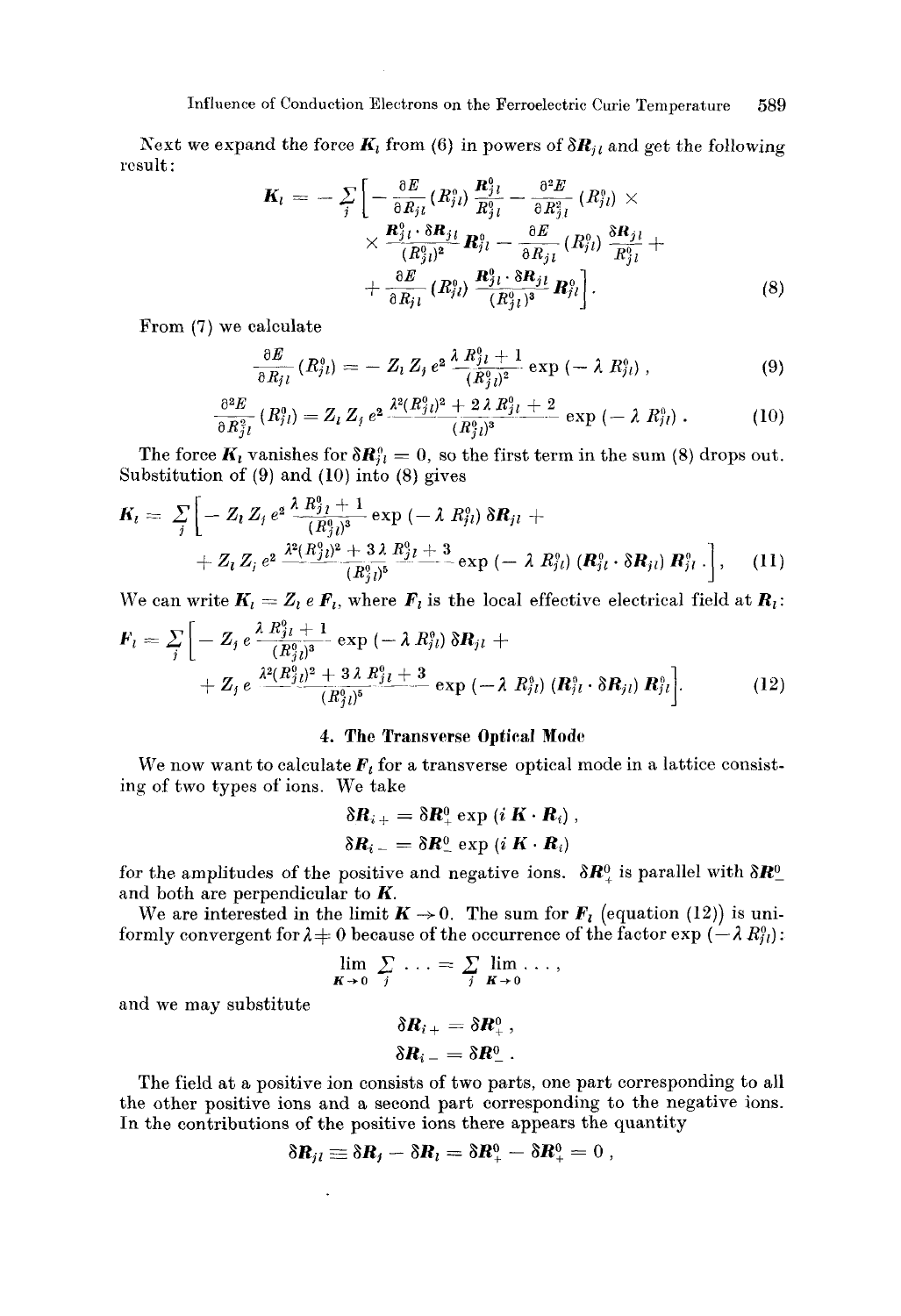and this means that the positive ions do not give a contribution to the field at a positive ion site in the limit of infinitely long waves.

The electrical field at a positive ion site  $R_i$  reduces to

$$
\mathbf{F}(\mathbf{R}_l, +) = \sum_{j}^{\prime\prime} \left[ -Z_{-} e^{-\frac{\lambda R_{jl}^6 + 1}{(R_{jl}^9)^3}} \exp \left( -\lambda R_{lj}^9 \right) \times \right. \\ \times \left. (\delta \mathbf{R}_{+}^0 - \delta \mathbf{R}_{-}^0) + Z_{-} e^{-\frac{\lambda^2 (R_{jl}^9)^2 + 3 \lambda R_{jl}^6 + 3 \lambda}{(R_{jl}^9)^5}} \times \right. \\ \times \left. (\mathbf{R}_{jl}^9 \cdot (\delta \mathbf{R}_{+}^0 - \delta \mathbf{R}_{-}^0)) \mathbf{R}_{jl}^9 \right]. \tag{13}
$$

 $\sum_{i}$ ' indicates a sum for all negative ion sites. We now take as our lattice a NaCl structure and calculate **(13)** by substituting

substituting  
\n
$$
\mathbf{R}_{jl}^0 = a \begin{pmatrix} n \\ m \\ p \end{pmatrix},
$$

where  $2a$  is the lattice constant and *n, m,* and *p* are integers. It can be shown that for a NaCl structure the sum over the negative ions can be written as

$$
\sum_{j}^{\prime} = \sum_{\substack{n, m, p \\ n + m + p = \text{odd}}}
$$

After some calculation we get for the field at a positive ion

$$
\boldsymbol{F}(+) = \frac{4 \pi}{3} n Z_- e \left( \delta \boldsymbol{R}^0_+ - \delta \boldsymbol{R}^0_- \right) G(\lambda \, a) \,, \tag{14}
$$

where

$$
n=\frac{4}{(2\ a)^3}
$$

and

$$
G(x) = \frac{1}{2 \pi} \sum_{\substack{n, m, p \ n+m + p \equiv \text{odd}}} \frac{x^2}{(n^2 + m^2 + p^2)^{1/2}} \exp \left(-x (n^2 + m^2 + p^2)^{1/2}\right). \quad (15)
$$

In an analogous way we have

$$
\mathbf{F}(\mathbf{u}) = \frac{4 \pi}{3} n Z_{+} e \left( \delta \mathbf{R}_{+}^{0} - \delta \mathbf{R}_{-}^{0} \right) G \left( \lambda a \right). \tag{16}
$$

In connection with the formulas **(14), (15),** and (16) we can make the following remarks :

(i) For  $\lambda = 0$  (no conduction electrons) the derivation is no longer correct because the sum is not uniformly convergent and the interchange of summation and taking the limit is not allowed.

(ii) The function  $G(x)$  has the limiting value 1 for  $x \to 0$ .

(iii) If we define  $G(0) = 1$  we can also use (14) and (15) for the case  $\lambda = 0$ , for the value of  $F(+) = \frac{4\pi}{3} n Z_- e (\delta \mathbf{R}^0_- - \delta \mathbf{R}^0_+) = \frac{4\pi}{3} \mathbf{P}$ . then we get

$$
F(+) = \frac{4 \pi}{3} n Z_{-} e (\delta R_{-}^{0} - \delta R_{+}^{0}) = \frac{4 \pi}{3} P
$$

(iv) For an electron density  $n_0 = 10^{18}$  cm<sup>-3</sup>, a lattice constant  $2a = 6$  Å, and  $T = 300$  <sup>o</sup>K we find  $x = 0.25$  by using formula (3b).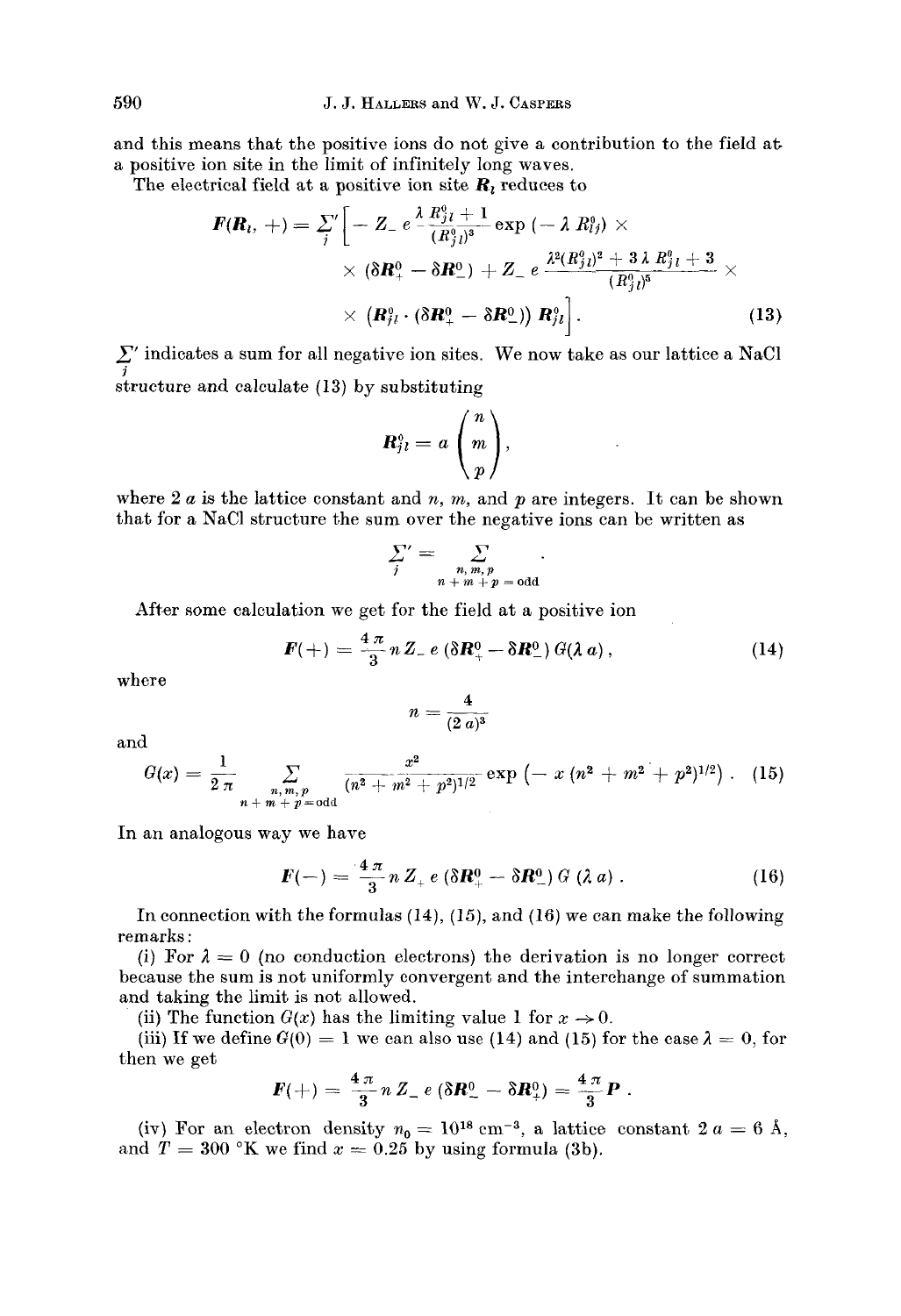**Influence of Conduction Electrons on the Ferroelectric Curie Temperature 591** 

|  | п |  |
|--|---|--|
|--|---|--|

| x   | G(x)    | x   | G(x)    |
|-----|---------|-----|---------|
| 0.1 | 0.99913 | 0.6 | 0.96937 |
| 0.2 | 0.99654 | 0.7 | 0.95859 |
| 0.3 | 0.99223 | 0.8 | 0.94633 |
| 0.4 | 0.98624 | 0.9 | 0.93268 |
| 0.5 | 0.97860 | 1.0 | 0.91770 |

Numerical values of the function  $G(x)$ 

(v) For  $x = 0.1, 0.2, \ldots$ , 1 the numerical calculated values of  $G(x)$  are given in Table 1.

#### **5. The Change of the Curie Temperature**

The equations of motion for the ions are  
\n
$$
- m_{\pm} \omega_{\rm T}^2 \delta \mathbf{R}_{\pm}^0 = K_{\rm cr} (\delta \mathbf{R}_{\mp}^0 - \delta \mathbf{R}_{\pm}^0) +
$$
\n
$$
+ \frac{4 \pi}{3} n Z_{-} Z_{+} e^2 G (\lambda a) (\delta \mathbf{R}_{\mp}^0 - \delta \mathbf{R}_{\pm}^0), \qquad (17)
$$

where  $K_{cr}$  is the central repulsive force constant. The solution of the equations **{17)** is

$$
\frac{m_+ \, m_-}{m_+ + m_-} \, \omega_{\rm T}^2 = K_{\rm cr} + \frac{4 \, \pi}{3} \, n \, Z_- \, Z_+ \, e^2 \, G \, (\lambda \, a) \,. \tag{18}
$$

The ferroelectric Curie temperature is reached if  $\omega_T^2(T) = 0$ ; so we get the following equations for this transition temperature : equation (19) corresponds with the case of no electrons present and **(20)** with the case of finite density of conduction electrons :

$$
\left[K_{\rm cr} + \frac{4\,\pi}{3}\,n\,Z_{-}\,Z_{+}\,e^{2}\right]_{T\,=\,T_{\rm c}} = 0\,,\tag{19}
$$

$$
\[K_{\rm cr} + \frac{4\pi}{3} n \, Z_{-} Z_{+} e^{2} G(\lambda a)\]_{T = T_{\rm c}'} = 0. \tag{20}
$$

In formula (20)  $G(\lambda a)$  depends on *T* because  $\lambda$  (cf. formulae (3a) and (3b)) and *.a* are functions of the temperature.

For the calculation of  $T_c$  from equation (20) it is necessary that the dependence of  $K_{cr}$  from T is known. We calculate this dependence by using the following relations which apply for the case that there are no conduction electrons pres  $ent<sup>1</sup>$ :

$$
\mu \omega_{\rm T}^{2} = K_{\rm cr} + \frac{4\pi}{3} n Z_{-} Z_{+} e^{2} ,
$$

$$
\mu \omega_{\rm L}^{2} = K_{\rm cr} - \frac{8\pi}{3} n Z_{-} Z_{+} e^{2} ,
$$

$$
\frac{\varepsilon_{0}}{\varepsilon_{\infty}} = \frac{\omega_{\rm L}^{2}}{\omega_{\rm T}^{2}} ,
$$

$$
\varepsilon_{0} = \varepsilon_{\infty} + \frac{4\pi C}{T - T_{\rm c}} .
$$

**l) Cf. reference** *[5],* **pages 391 to 395.**